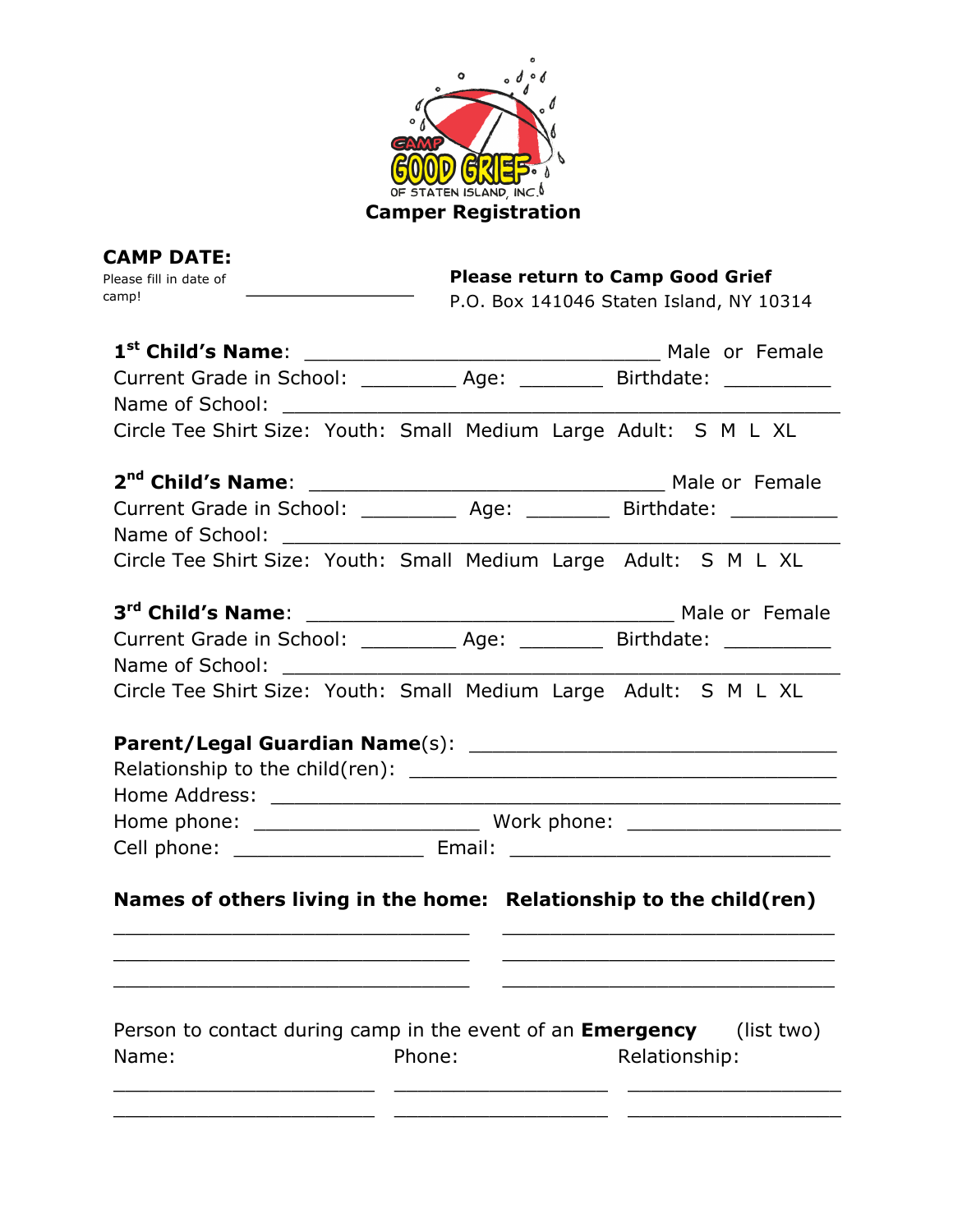## **Medical**

## List any **medical concerns (asthma, diabetes, etc.), allergies (foods, bee sting, etc.) or physical restrictions:**

 $\_$  , and the set of the set of the set of the set of the set of the set of the set of the set of the set of the set of the set of the set of the set of the set of the set of the set of the set of the set of the set of th  $\_$  , and the set of the set of the set of the set of the set of the set of the set of the set of the set of the set of the set of the set of the set of the set of the set of the set of the set of the set of the set of th

 $\_$  , and the set of the set of the set of the set of the set of the set of the set of the set of the set of the set of the set of the set of the set of the set of the set of the set of the set of the set of the set of th  $\_$  , and the set of the set of the set of the set of the set of the set of the set of the set of the set of the set of the set of the set of the set of the set of the set of the set of the set of the set of the set of th

 $\_$  , and the set of the set of the set of the set of the set of the set of the set of the set of the set of the set of the set of the set of the set of the set of the set of the set of the set of the set of the set of th \_\_\_\_\_\_\_\_\_\_\_\_\_\_\_\_\_\_\_\_\_\_\_\_\_\_\_\_\_\_\_\_\_\_\_\_\_\_\_\_\_\_\_\_\_\_\_\_\_\_\_\_\_\_\_\_\_\_\_\_\_

 $\_$  , and the set of the set of the set of the set of the set of the set of the set of the set of the set of the set of the set of the set of the set of the set of the set of the set of the set of the set of the set of th  $\_$  , and the set of the set of the set of the set of the set of the set of the set of the set of the set of the set of the set of the set of the set of the set of the set of the set of the set of the set of the set of th

1<sup>st</sup> Child:

 $2^{nd}$  Child:

3rd Child:

Physician's name, address and phone number:

List any **medications your** child(ren) are taking and **for what:**

1st child: \_\_\_\_\_\_\_\_\_\_\_\_\_\_\_\_\_\_\_\_\_\_\_\_\_\_\_\_\_\_\_\_\_\_\_\_\_\_\_\_\_\_\_\_\_\_\_\_\_\_\_\_\_

 $\_$  , and the set of the set of the set of the set of the set of the set of the set of the set of the set of the set of the set of the set of the set of the set of the set of the set of the set of the set of the set of th  $2^{nd}$  child:

3rd child: \_\_\_\_\_\_\_\_\_\_\_\_\_\_\_\_\_\_\_\_\_\_\_\_\_\_\_\_\_\_\_\_\_\_\_\_\_\_\_\_\_\_\_\_\_\_\_\_\_\_\_\_\_

**If your child needs medication**, you will need to provide the following:

 $\_$  , and the set of the set of the set of the set of the set of the set of the set of the set of the set of the set of the set of the set of the set of the set of the set of the set of the set of the set of the set of th

 $\_$  , and the set of the set of the set of the set of the set of the set of the set of the set of the set of the set of the set of the set of the set of the set of the set of the set of the set of the set of the set of th

- 1. Your physician's order
- 2. The medication in its original container
- 3. Your permission to have our nurse give your child the medication

## **YOU MUST ATTACH A COPY OF EACH CHILD'S PHYSICAL DATED WITHIN THE PAST 12 MONTHS**

**How did you learn about Camp Good Grief? (name, address, phone)\_\_\_\_\_\_\_\_\_\_\_\_\_\_\_\_\_\_\_\_\_\_\_\_\_\_\_\_\_\_\_\_\_\_\_\_\_\_\_\_\_\_\_\_\_\_\_\_\_**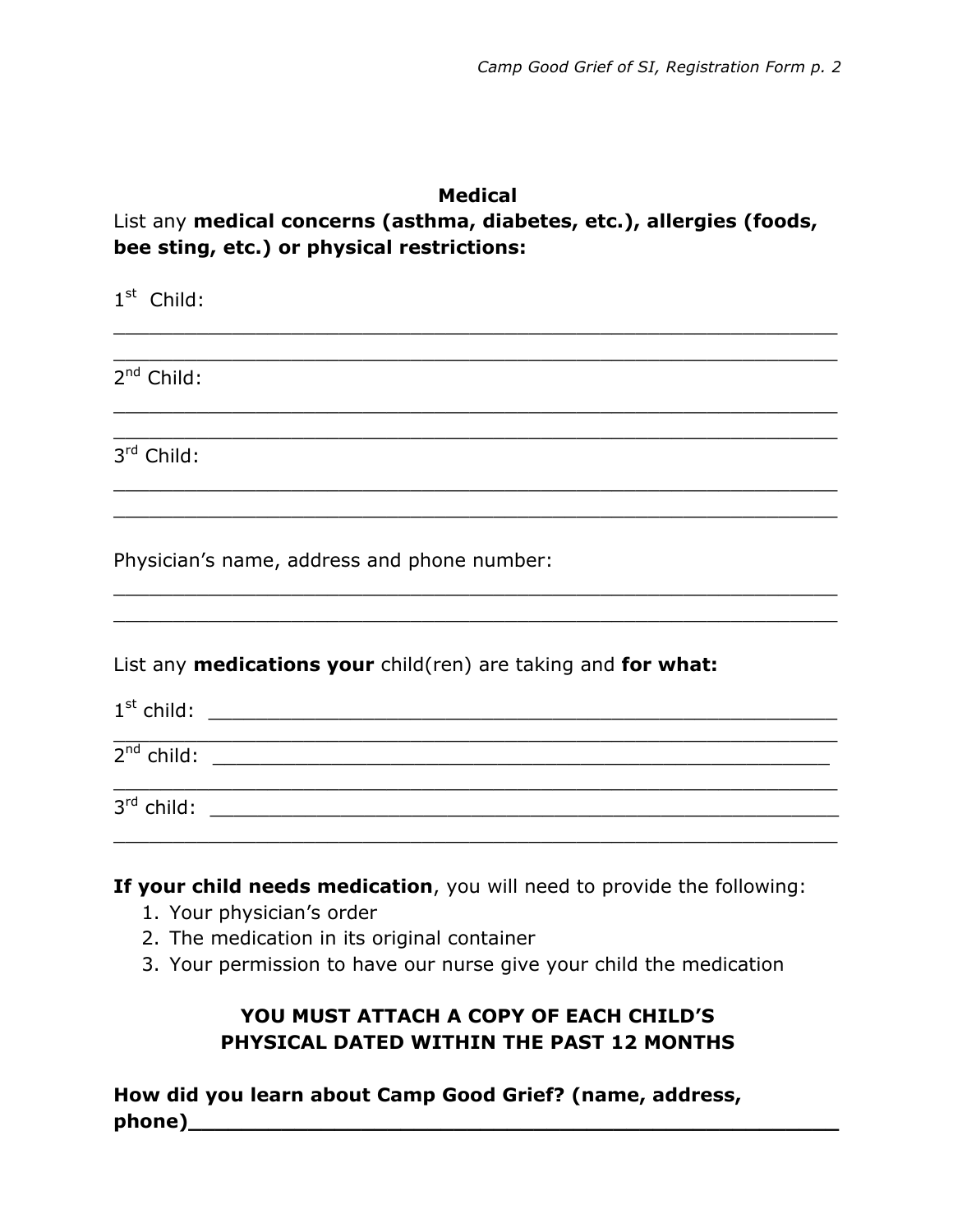|                                                                                           | <b>Bereavement History</b> |                                 |
|-------------------------------------------------------------------------------------------|----------------------------|---------------------------------|
| Name of the <b>person who died</b> and his or her relationship to your child              |                            |                                 |
| <b>How</b> did the person die?                                                            | Age when her or she died:  |                                 |
|                                                                                           |                            |                                 |
|                                                                                           |                            |                                 |
| Is your child aware of how he or she died?<br>$1st$ child Yes or No $2nd$ child Yes or No |                            | 3 <sup>rd</sup> child Yes or No |
|                                                                                           |                            |                                 |
| Was your child <b>present</b> at the time of death?                                       |                            |                                 |
| $1st$ child Yes or No $2nd$ child Yes or No                                               |                            | 3rd child Yes or No             |
| Did your child attend the funeral or memorial service?                                    |                            |                                 |
| 1 <sup>st</sup> child Yes or No 2 <sup>nd</sup> child Yes or No                           |                            | 3rd child Yes or No             |
| If yes what were your child's reactions?                                                  |                            |                                 |
|                                                                                           |                            |                                 |
|                                                                                           |                            |                                 |
|                                                                                           |                            |                                 |

Does your child receive any **professional support**? Please explain if yes. **Include the name** of the professional, their title, such as doctor, social worker, psychologist, etc. and their **contact information**.

1st child \_\_\_\_\_\_\_\_\_\_\_\_\_\_\_\_\_\_\_\_\_\_\_\_\_\_\_\_\_\_\_\_\_\_\_\_\_\_\_\_\_\_\_\_\_\_\_\_\_\_\_\_\_